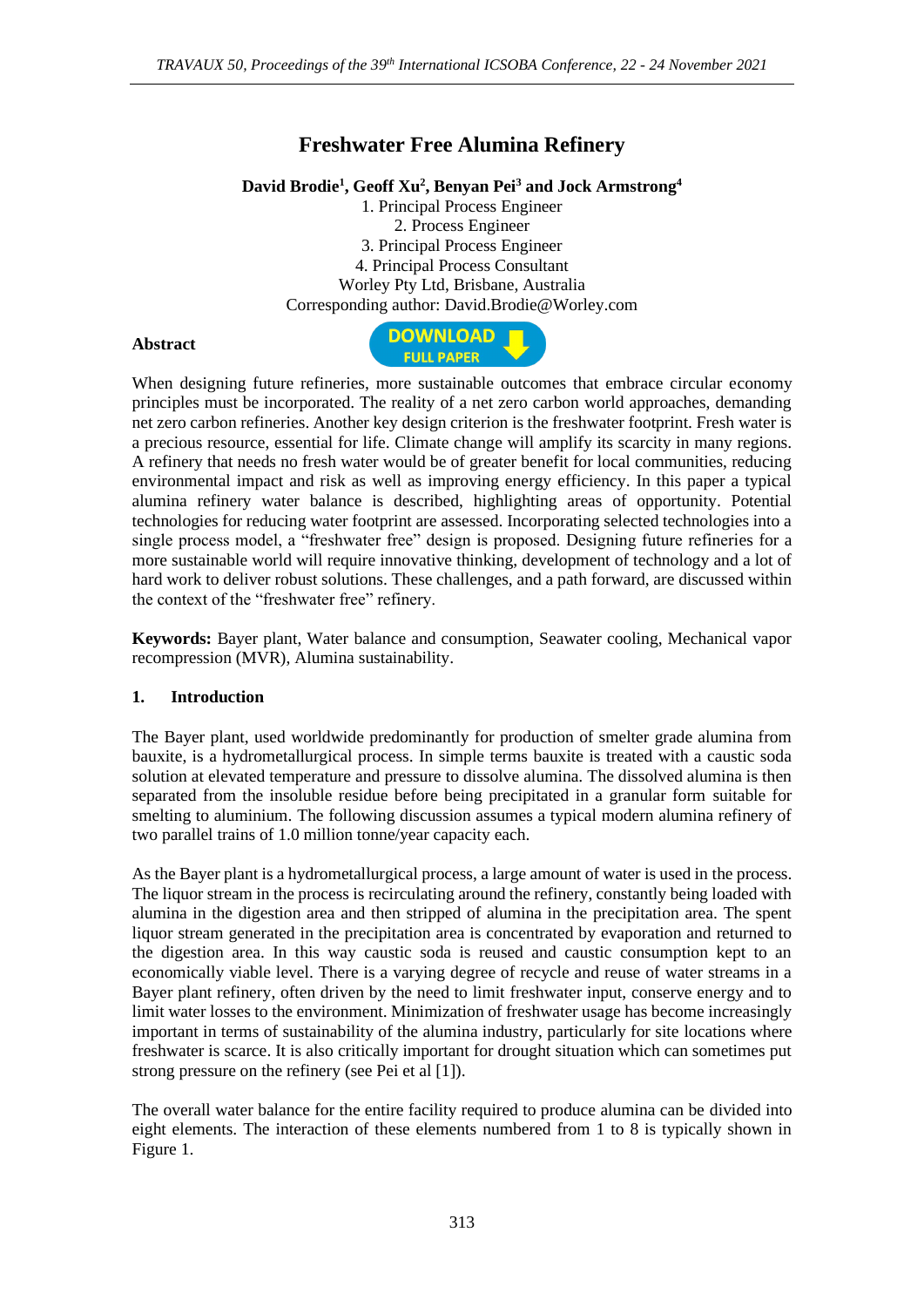

**Figure 1. Overall water balance.**

Most Bayer plants use bauxite containing predominantly Gibbsite (aluminium tri-hydrate) that can be readily digested at relatively low temperatures in the range of 140 to 170°C. For the bauxite containing an appreciable amount of Boehmite (aluminium monohydrate), digestion at high temperatures in the range of 230 to 280°C is required to improve the refinery economics.

In terms of the water balance, the major difference between high and low temperature Bayer plants is in the proportion of evaporation that occurs in digestion and evaporation areas. Because of the high temperature in digestion, more water is evaporated in more than three flash stages, so the demand for additional evaporation downstream is reduced comparing to low temperature digestion.

As condensate can potentially be contaminated with slurry or caustic in the process, it must be properly controlled and classified according to the conductivity level. Some of the usages will require good quality condensate, for example, process condensate for product washing and high purity live steam condensate as boiler feed water.

A process simulation model has been developed in this study to represent the overall water balance towards achieving zero freshwater consumption. Several potential technologies are discussed for possible water reductions.

Whilst this paper will focus on the water balance of low temperature Bayer plant, some comments on the effect of proposed changes to reduce water consumption in high temperature plant will also be made where applicable.

The aim of the paper is to highlight the most feasible technologies for freshwater reduction, yet including some potential, but less feasible or not yet matured technologies, for further reductions. Evaluation of capital cost, operation cost, and technology risk has been intentionally excluded.